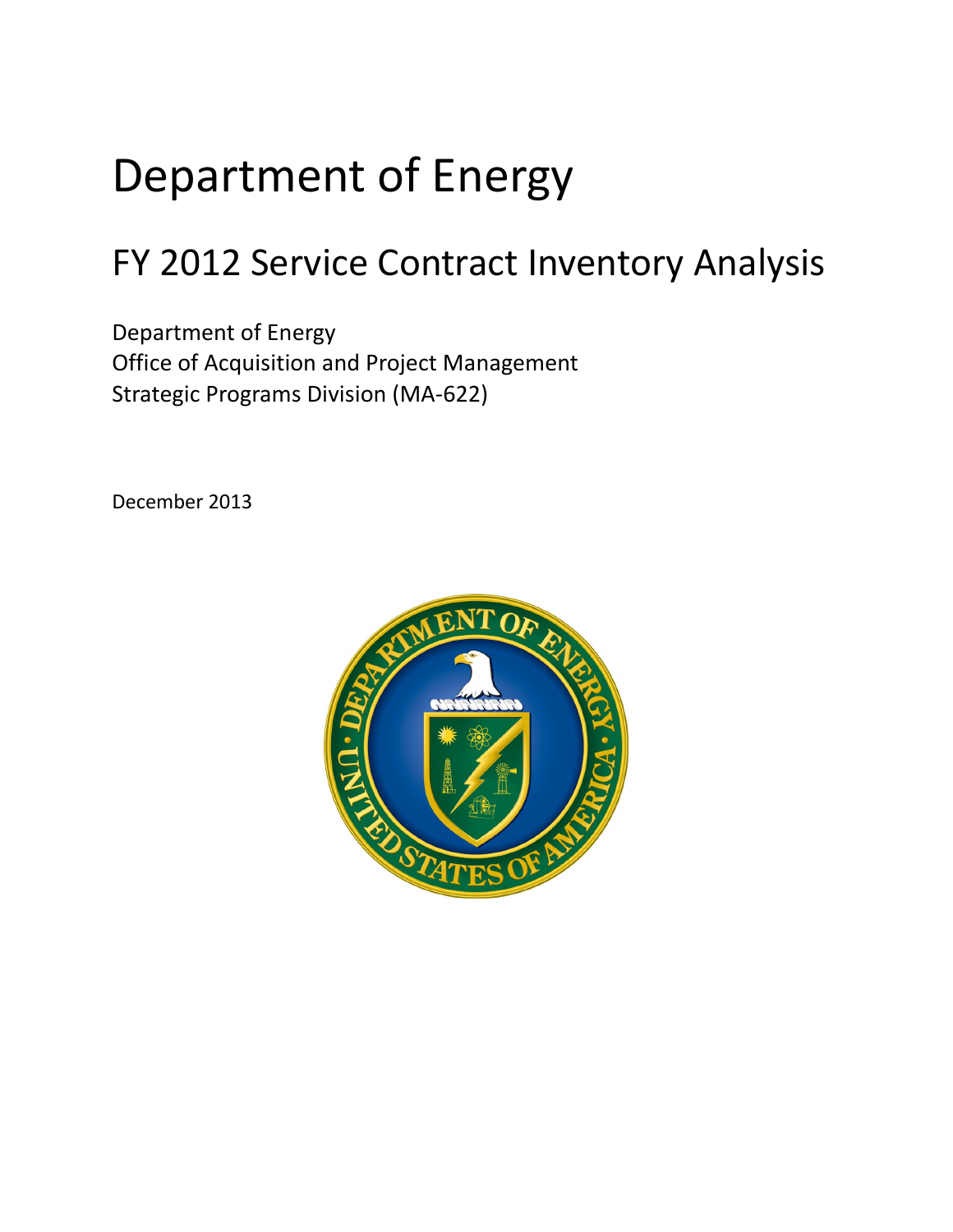### **Contents**

|                                     | Page |
|-------------------------------------|------|
| Section 1: Scope                    | 2    |
| Section 2: Methodology              | 4    |
| Section 3: Findings                 | 6    |
| Section 4: Actions Taken or Planned | 7    |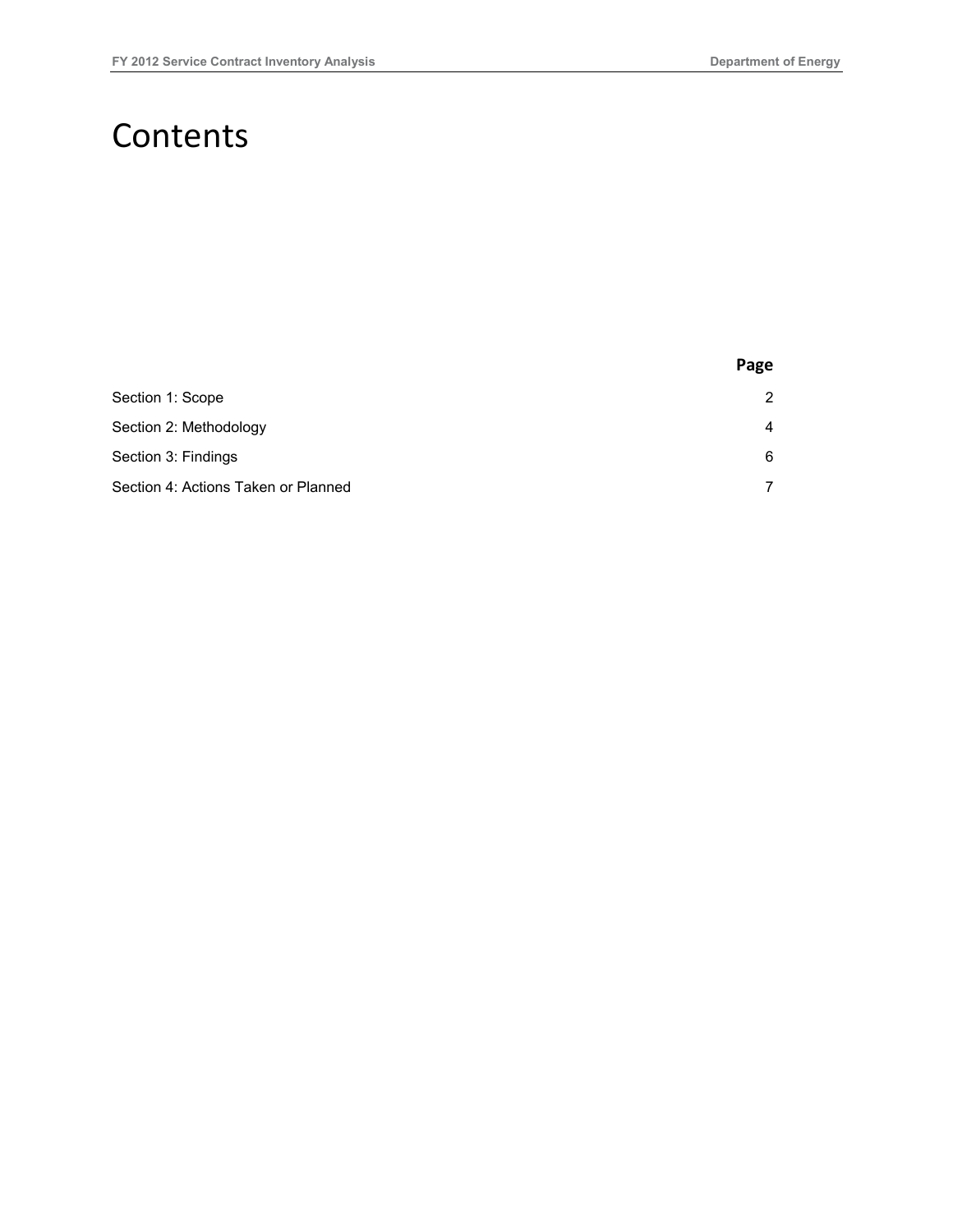### <span id="page-2-0"></span>Section 1: Scope

#### **Service Contract Inventories**

-

 agencies to prepare and analyze an annual inventory of their service contracts. Office of Management provided additional guidance to agencies on how to prepare and analyze a survey of service contracting actions in FY 2010. Each agency was to conduct a meaningful analysis of the data in the inventory for the mix of federal employees and contractors in the agency is effectively balanced. Section 743 of Division C of the FY 2010 Consolidated Appropriations Act, P.L. 111-117, requires civilian and Budget's (OMB) memorandum dated November 5, 2010, Subj: "Service Contract Inventories," the purpose of determining if contract labor is being used in an appropriate and effective manner and if

 As directed by the OMB Memorandum, the Department of Energy used the data elements cited in section 743 of Division C of the FY 2010 Consolidated Appropriations Act, P.L. 111-117 and followed the guidance outlined in OMB's Office of Federal Procurement Policy's Policy (OFPP) Letter 11-01 "Performance of Inherently Governmental and Critical Functions" (dated September 12, 2011). OMB provided a reminder of those requirements in a memorandum dated December 21, 2012, Subj: "Development and Analysis of Service Contract Inventories".

 Service Codes (PSC) in *Figure 1: OMB Designated Special Interest Functions*.[2](#page-2-2)  OMB provided a list of priority functions for review called Special Interest Functions (SIFs). OMB identified the SIFs for increased management consideration for review based on concerns of increased risk of losing control of mission and operations as identified through a review of recent Government reports<sup>1</sup> and its own analysis. The SIFs for increased management attention are listed by their Product

| <b>PSC</b> | <b>PSC Description</b>                                         |
|------------|----------------------------------------------------------------|
| D302       | IT and Telecom- Systems Development                            |
| D307       | IT and Telecom- IT Strategy and Architecture                   |
| D310       | IT ad Telecom- Cyber Security and Data Backup                  |
| D314       | IT and Telecom- System Acquisition Support                     |
| R408       | Support - Professional: Program Management/Support             |
| R413       | Support - Professional: Intelligence                           |
| R414       | <b>Systems Engineering Services</b>                            |
| R421       | <b>Technical Assistance</b>                                    |
| R423       | Support - Professional: Intelligence                           |
| R425       | Support - Professional: Engineering/Technical                  |
| R497       | Support - Professional: Personal Services Contracts            |
| R707       | Support - Management: Contract/Procurement/Acquisition Support |

**Figure 1: OMB Designated Special Interest Functions** 

<span id="page-2-1"></span><sup>&</sup>lt;sup>1</sup> OMB November 5, 2010 Memorandum titled Service Contract Inventories states such reports were authored by the Committees, and the Acquisition Law Panel (also referred to as the "SARA Panel"). Government Accountability Office, the Commission on Wartime Contracting, agency Inspectors General, Congressional

<span id="page-2-2"></span><sup>&</sup>lt;sup>2</sup> The PSCs designated as SIFs have been updated per OMB email from Daniel I. Gordon, Administrator for Federal Procurement Policy to the CAO Council, August 2011.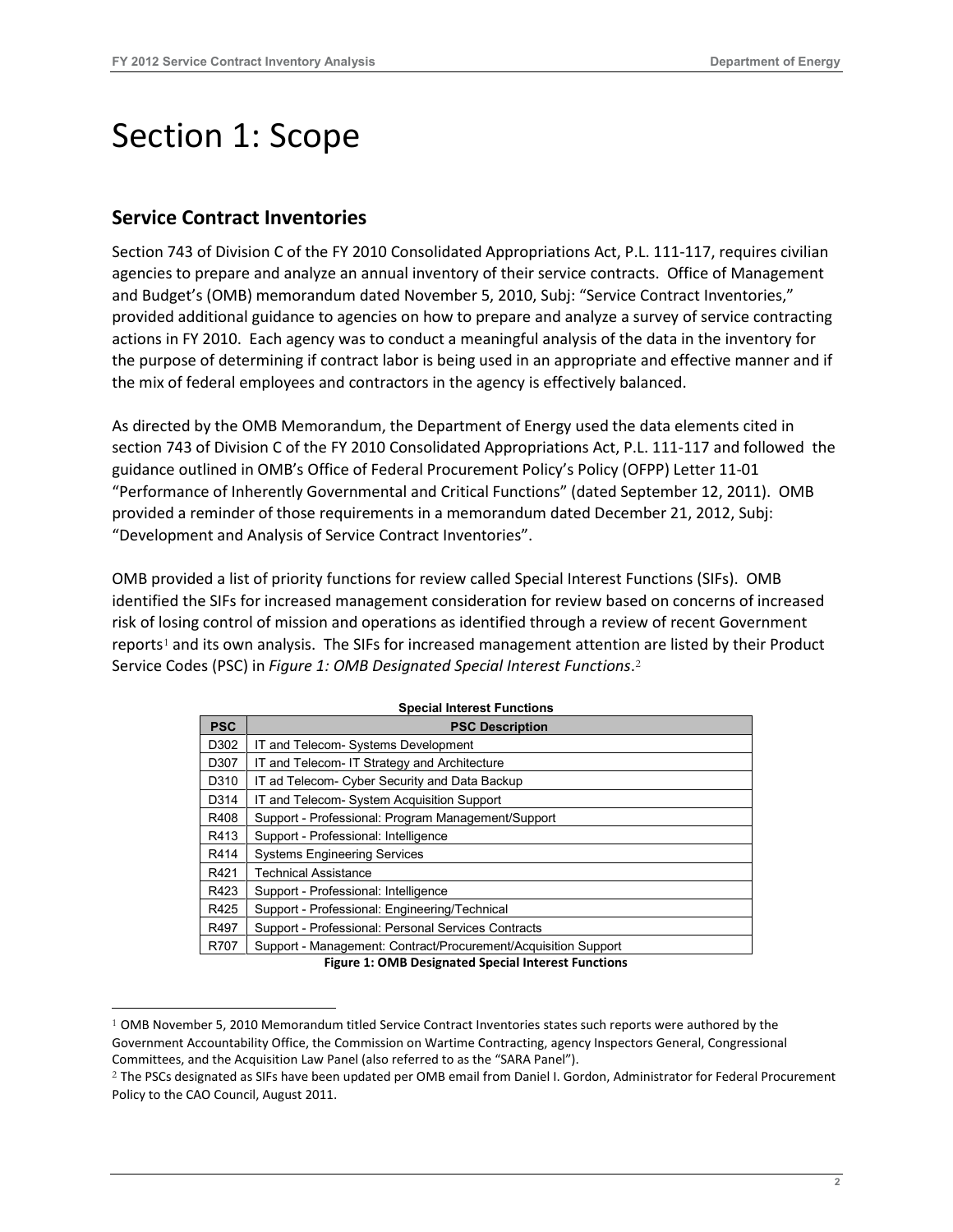#### **Management of Support Services**

 OMB memorandum dated November 7, 2011 Subj: "Reduced Contract Spending for Management Executive Order on Delivering an Efficient , Effective , and Accountable Government. Support Services," was issued to agencies to highlight the objective of reducing expenditures for Management Support Services (MSS) as an important component of the Campaign to Cut Waste and the

During the White House Forum on Accountability in Federal Contracting in the summer of 2011, OMB announced a goal of reducing spending on MSS contracts by 15 percent by the end of FY 2012. For the purposes of this initiative, OMB identified the MSS as functions covered by twelve PSCs which are identical to the SIF codes identified in the Service Contract Inventory guidance.

 In order to better align the other OMB/OFPP Service Contract related initiatives to include the OMB MSS initiative, the list of SIFs was further expanded for use with the Department identified spending reduction initiatives. Many of the SIF PSCs and MSS PSCs are duplicative as highlighted in *Figure 2: FY 2012 Special Interest Functions*.

| <b>PSC</b> | <b>PSC Description</b>                                             | Action Obligation   % of Total Obs |          |  |  |  |
|------------|--------------------------------------------------------------------|------------------------------------|----------|--|--|--|
| D302       | \$16,605,368<br><b>IT AND TELECOM- SYSTEMS DEVELOPMENT</b>         |                                    |          |  |  |  |
| D307       | \$3,110,313<br><b>IT AND TELECOM- IT STRATEGY AND ARCHITECTURE</b> |                                    |          |  |  |  |
| D310       | IT AND TELECOM- CYBER SECURITY AND DATA BACKUP                     | \$94,944                           | 0.00%    |  |  |  |
|            | D314 IT AND TELECOM-SYSTEM ACQUISITION SUPPORT                     | \$12,033,817                       | 0.05%    |  |  |  |
|            | D399 IT AND TELECOM- OTHER IT AND TELECOMMUNICATIONS               | \$44,789,258                       | 0.18%    |  |  |  |
| F999       | OTHER ENVIRONMENTAL SERVICES                                       | \$370,877,614                      | 1.48%    |  |  |  |
|            | R408 SUPPORT- PROFESSIONAL: PROGRAM MANAGEMENT/SUPPORT             | \$131,454,893                      | 0.52%    |  |  |  |
| R413       | <b>ISUPPORT-PROFESSIONAL: INTELLIGENCE</b>                         | (\$107)                            | $0.00\%$ |  |  |  |
|            | R414 SYSTEMS ENGINEERING SERVICES                                  | \$0                                | 0.00%    |  |  |  |
| R421       | <b>TECHNICAL ASSISTANCE</b>                                        | \$38,143,867                       | 0.15%    |  |  |  |
|            | R423 SUPPORT- PROFESSIONAL: INTELLIGENCE<br>\$7,148,479            |                                    |          |  |  |  |
|            | R425 SUPPORT- PROFESSIONAL: ENGINEERING/TECHNICAL<br>\$176,713,159 |                                    |          |  |  |  |
| R497       | <b>ISUPPORT-PROFESSIONAL: PERSONAL SERVICES CONTRACTS</b>          | \$178,002                          | 0.00%    |  |  |  |
|            | R499 SUPPORT- PROFESSIONAL: OTHER                                  | \$226,741,342                      | 0.90%    |  |  |  |
|            | R699 SUPPORT- ADMINISTRATIVE: OTHER                                | \$114,350,676                      | 0.46%    |  |  |  |
| R707       | SUPPORT- MANAGEMENT: CONTRACT/PROCUREMENT/ACQUISITION SUPPORT      | \$15,080,314                       | 0.06%    |  |  |  |
| S206       | <b>HOUSEKEEPING- GUARD</b>                                         | \$241,828,296                      | 0.96%    |  |  |  |
|            | U099 EDUCATION/TRAINING-OTHER                                      | \$255,450,552                      | 1.02%    |  |  |  |
| Y153       | CONSTRUCT/PRODUCTION BLDGS                                         | \$469,643,750                      | 1.87%    |  |  |  |
|            | Y199 CONSTRUCT/MISC BLDGS                                          | \$158,415,731                      | 0.63%    |  |  |  |
|            | Y299 CONTRUCT/ALL OTHER NON-BLDG FACS                              | \$121,284,252                      | 0.48%    |  |  |  |
|            | <b>Total</b>                                                       | \$2,403,944,520                    | 9.57%    |  |  |  |
|            | <b>Total Obligations</b><br>\$25,118,858,087                       |                                    |          |  |  |  |

|  |  |  | Figure 2: FY 2012 Special Interest Functions |
|--|--|--|----------------------------------------------|
|  |  |  |                                              |

 were selected for review based upon their being encompassed in OMB's list of SIFs, as well as DOE's list of contracts to be studied. The total dollars obligated to those specific PSCs were \$2,403,944,520, The Department of Energy studied the SIFs/PSCs reflected in Figure 2 above. The applicable contracts representing 9.57% of total obligations. The number of contract actions reviewed totaled 3,549.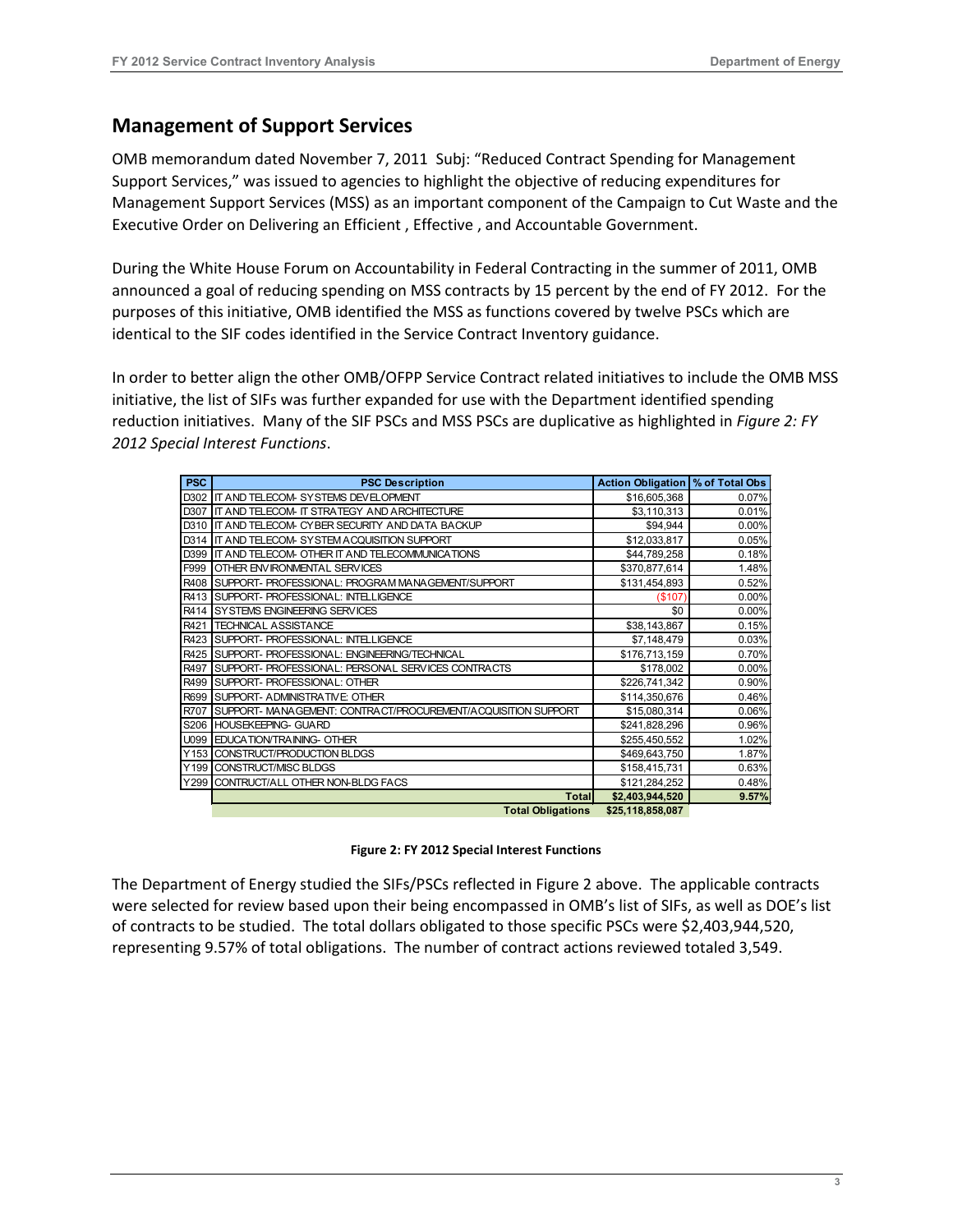### <span id="page-4-0"></span>Section 2: Methodology

 The DOE and NNSA approach was performed in accordance with the criteria set out in Consolidated Appropriations Act, 2010, (Pub. L. No. 111-117, § 743 (2009)) and Appendix D of the November 5, 2010 Office of Management and Budget (OMB) Memorandum on Service Contract Inventories, and will ultimately identify contracts for a more in-depth review.

 The DOE Office of Acquisition and Project Management (APM) and NNSA Acquisition Management (AM) developed the basic inventory in accordance with OMB guidance with the help of the Heads of Contracting Activities (HCA). A list of special interest functions by Product Service Code (PSC) for contracts to be reviewed in response to the criteria required by Section 743 was provided in guidance to the HCAs.

DOE and NNSA took the following steps in the process of its analysis:

- • Step 1: The Department identified the list of special interest functions by PSC for contracts to be reviewed.
- • Step 2: HCAs identified contracts with the specified SIFs PSCs for in-depth review based on following criteria:
	- prioritized their selection of contracts for further review in the following order: Based on the 10 criteria identified within the Consolidated Appropriations Act, HCAs
		- Tier 1: Potential for Inherently Governmental (IG) performance by contractors;
		- Tier 2: Contracts providing services classified as special interest functions;
		- Tier 3: Contracts that do *not* include special interest functions, but were awarded on a non-competitive basis; and
		- Tier 4: Contracts that do *not* include special interest functions, but meet any one of the remaining designated criteria.
- Step 3: HCAs evaluated contracts in accordance with policy and guidance.
- Step 4: HCAs reported the results of evaluation to NNSA AM and DOE APM for consolidation.
- • Step 5: NNSA AM consolidated input from the NNSA HCAs and reported the results of evaluations to DOE APM for agency consolidation.
- • Step 6: APM consolidated results of analysis for reporting to OMB/Office of Federal Procurement Policy (OFPP).

 Memoranda to Chief Acquisition Officers and Senior Procurement Executives, dated November 5, 2010 OFPP has issued guidance documents addressing these requirements; Service Contract Inventories, and December 19, 2011, available at

 their FY 2012 inventory analysis and inventory. [http://www.whitehouse.gov/omb/procurement-service-contract-inventories.](https://www.whitehouse.gov/omb/management/office-federal-procurement-policy/#memoranda) Since OFPP has not issued new guidance for the current reporting cycle; DOE and NNSA used the prior years' guidance for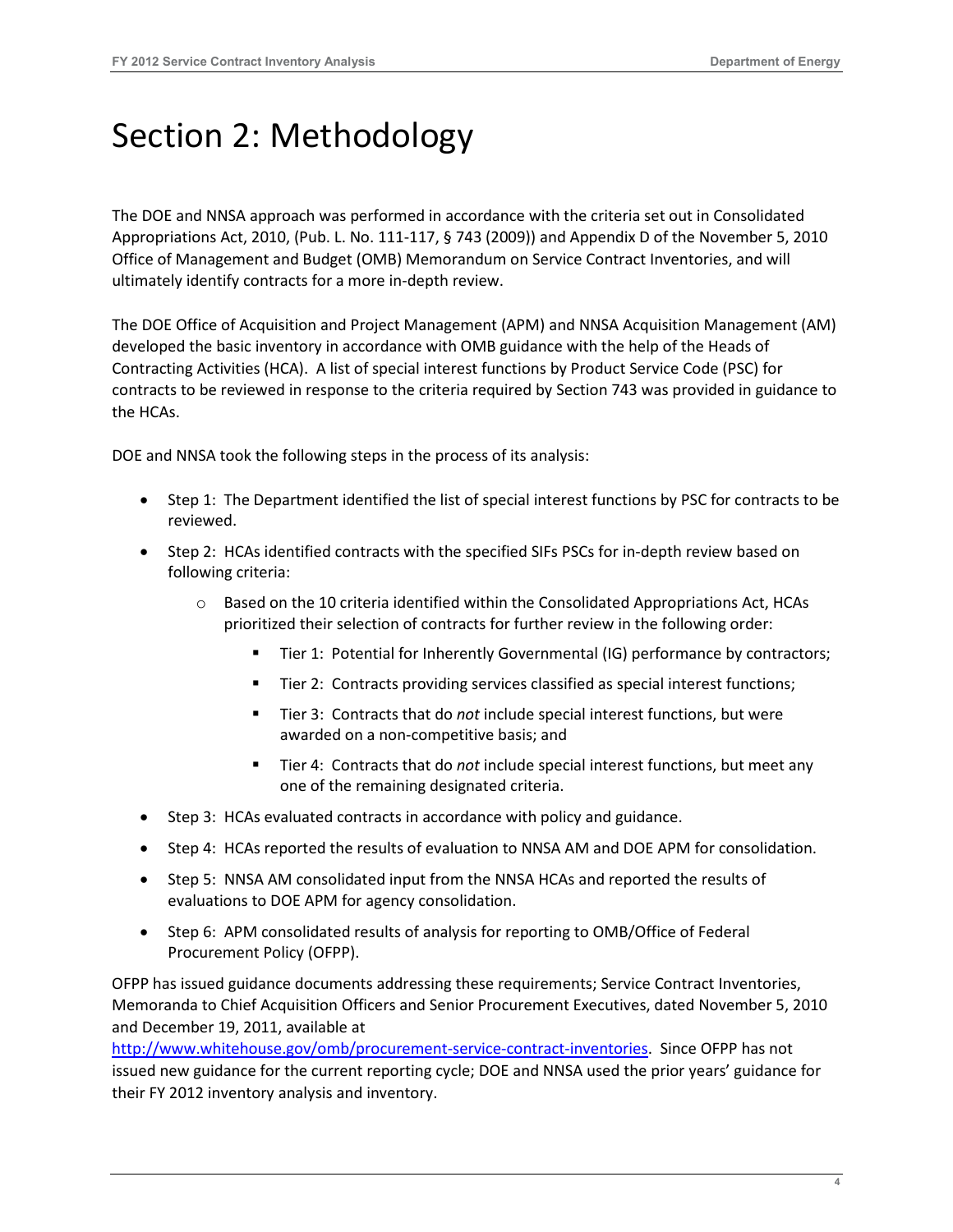Inventories: [Opportunities Exist to Improve Agency Reporting and Review Efforts", GAO-12-1007](http://www.gao.gov/assets/650/648939.pdf)  [\(September 2012\)](http://www.gao.gov/assets/650/648939.pdf) to help improve the quality of agency analyses and the value of inventories as a management tool. The Department also made procurement activities aware of several recommendations that were made recently by the Government Accountability Office (GAO) in its report "Civilian Service Contract

 and appropriate use of contractors. Specifically, GAO recommended that agencies -- In its report, GAO reviewed a sample of agencies' analyses of their FY 2010 inventories and identified several practices that could help to improve the quality of agency analyses in determining the effective

- • Fully describe the scope of the inventory reviews, including information such as the number of contracts and the percentage of contracts reviewed for each product and service code selected and the total universe of contracts;
- • Report on the number of contractor personnel and functions that were involved with the workforce issues identified during their inventory reviews; and
- Include the status of agency efforts to resolve findings identified in previous reviews until they are resolved.

 The Department guidance also told the procurement activities to consider the points below as they prepared and refined their draft reports:

 report should also describe how many contracts were reviewed, how the contracts were product and service codes on which the review focused (provided by HCAs). **Scope**. The report should describe the special interest functions studied by the agency, and the dollars obligated to those specific product and service codes (PSCs) in FY 2012. The selected for review, and the percentage of obligations the contracts covered for the

 acquisition workforce working on specific contracts of interest). **Methodology** (provided by HCAs). The report should discuss the methodology used to support its analysis (e.g., sampled contract files, conducted interviews of members of the

 discussion of the extent to which the desired outcomes described in section 743(e) (2) are being met (e.g., the activity is not using contractor employees to perform critical functions in such a way that could affect the ability of the activity to maintain control of its mission and operations). Where workforce issues are identified, the report should identify the **Findings** (provided by HCAs). The report should summarize the findings, including a brief estimated number of contractor personnel and/or labor resources involved (e.g., in "fulltime equivalents").

 **Actions taken or planned** (provided by HCAs). The report should explain the steps the activity has taken or plans to take to address any identified weaknesses or challenges.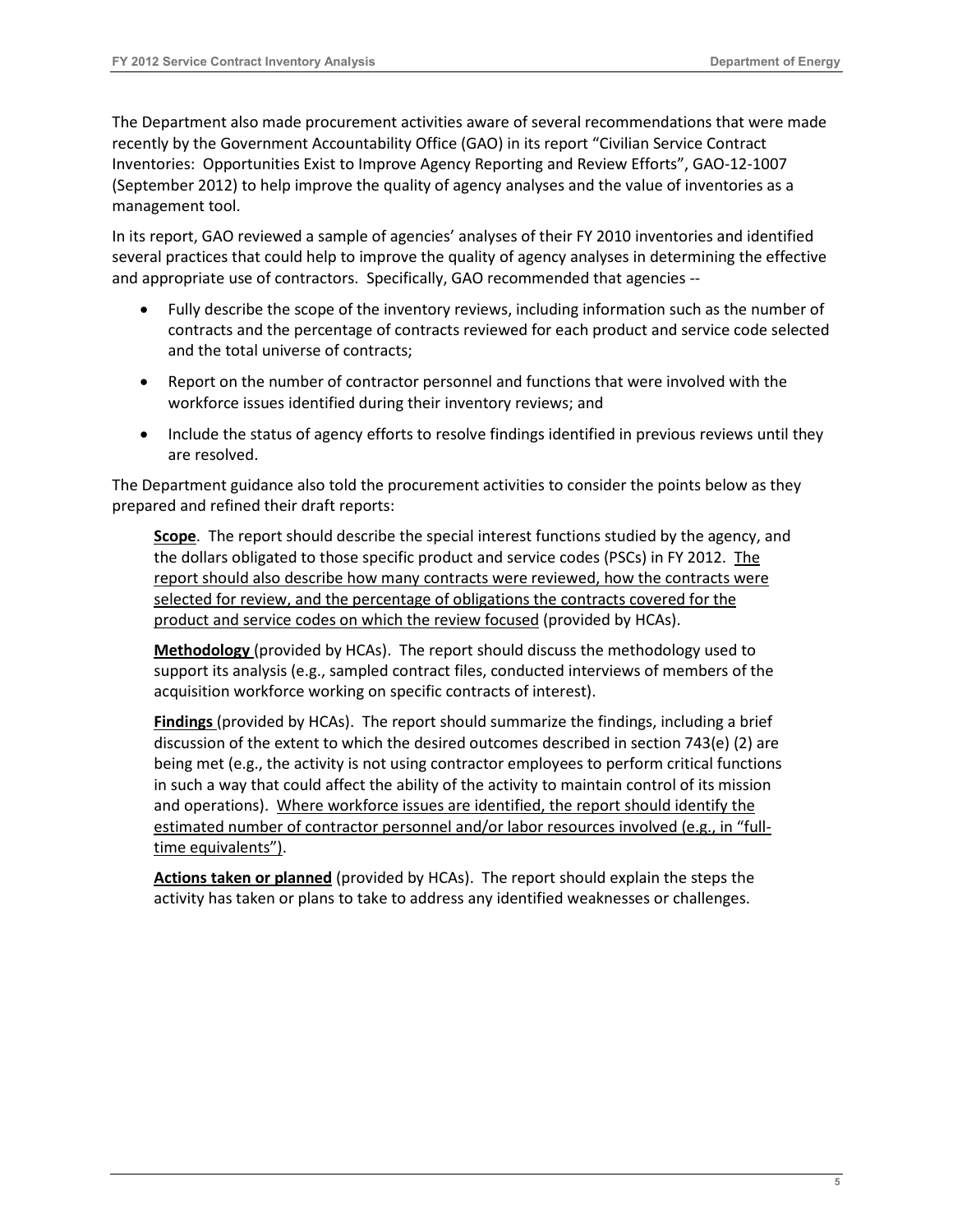### <span id="page-6-0"></span>Section 3: Findings

#### **Summary**

The Service Contract inventory is a tool for assisting agencies in better understanding how contracted services are being used to support mission and operations and whether the contractors' skills are being utilized in an appropriate manner.

#### **Service Contract Inventory**

 OMB initiatives. Specifically, the outcome of the Department's inventory analysis resulted in the The results of the Department's service contract inventory continue to be favorable in terms of meeting following findings:

- 1. None of the contracts are characterized as "personal services" as defined by the Federal Acquisition Regulation;
- 2. Contractor employees do not perform any inherently governmental functions;
- 3. Ongoing comprehensive monitoring and evaluations are performed by government personnel and the contractor performance requirements have not changed or been expanded to be classified as inherently governmental type functions;
- 4. Contractor employees are not performing critical functions in such a way that would affect the Department's ability to maintain control of its missions and operations; and
- 5. Sufficient government personnel are available and assigned to manage and oversee contracts effectively without the need to rebalance the mix of federal and contractor employees.

 The service contracts that contain special interest functions comprise only 9.57 percent of the Department's overall obligations, or \$2,403,944,520. A vast majority of the contracts are competed, and most are either cost reimbursable or time and material type. Most of the special interest functions are supported by small businesses.

 The Department's top 10 PSCs are encompassed by Management and Operating (M&O) contracts or obligations are associated with M&O contracts. The inventory also shows that a majority of these contracts related to the M&O business model. The obligations for these series of PSCs are consistent with what the Department has reported for several years: 80 percent or more of Department of Energy contracts are competed and because of the business model that is used, a majority are cost type contracts.